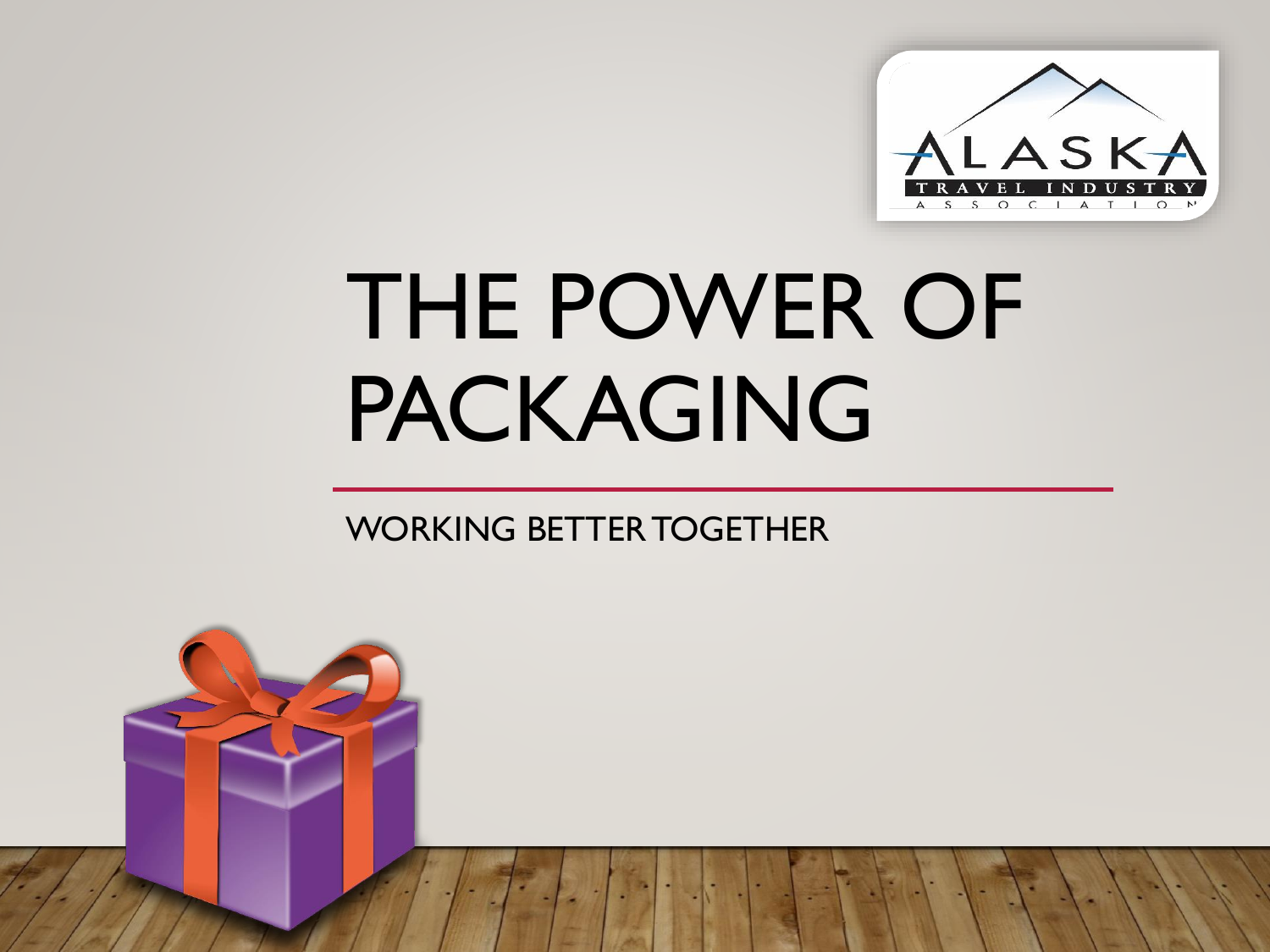### **OUTLINE**

- Know Your Destination Know Your Market
- What is Packaging
- Importance of Travel Trade
- Current Packaging in Alaska / in Mat-Su
- Think Outside the "Package"
- Questions

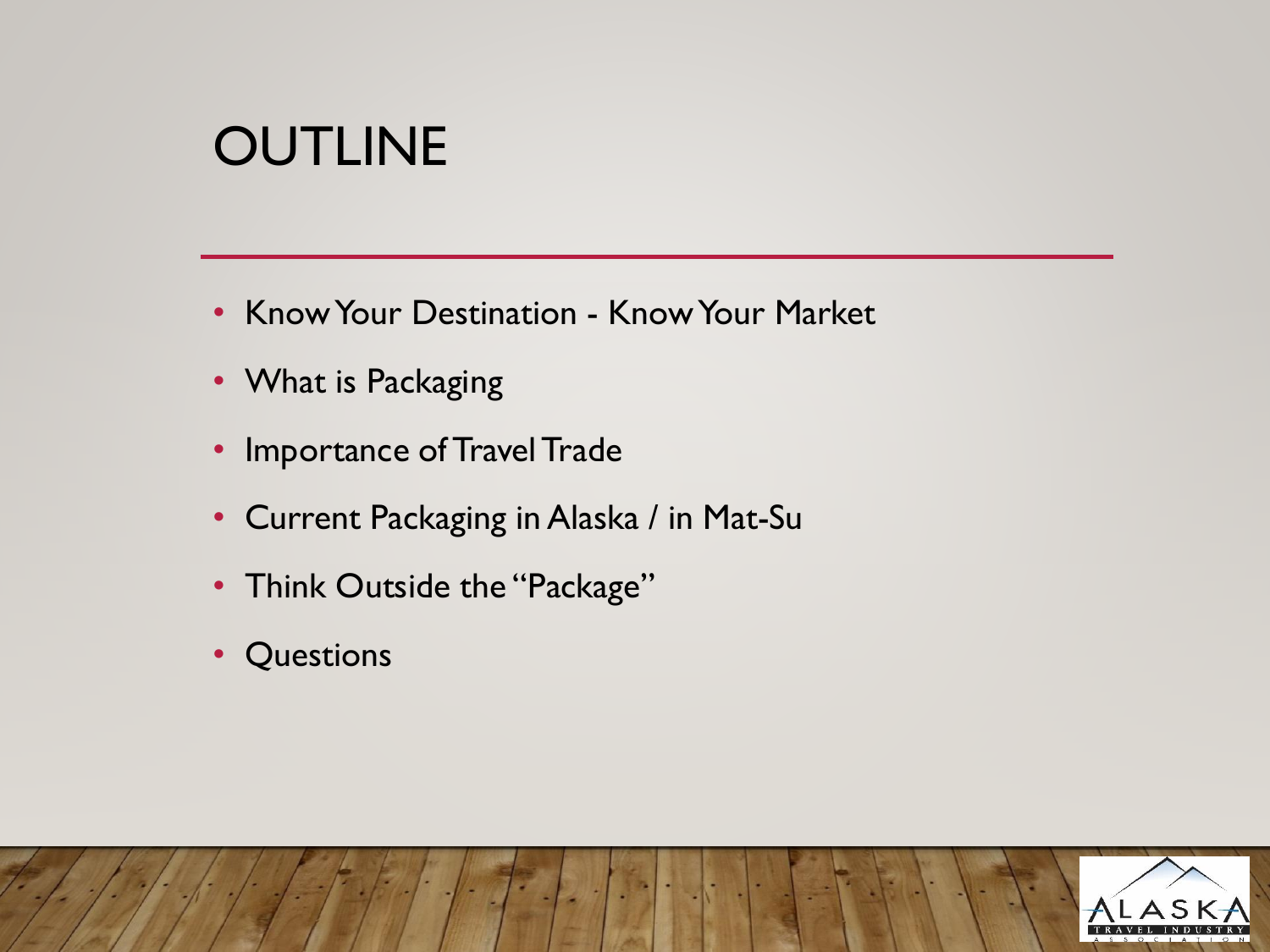### KNOW YOUR DESTINATION – KNOW YOUR MARKET

#### **Palmer / Wasilla Talkeetna** Cruise 8% 39% Air 80% 55% Highway 12% 6% Been to AK 53% Before 53% 31%

• How do they come?

|                         | <b>Palmer / Wasilla</b> | <b>Talkeetna</b> |
|-------------------------|-------------------------|------------------|
| Tour Bus / Van          | 10%                     | 38%              |
| <b>Rental Vehicle</b>   | 45%                     | 34%              |
| Alaska Railroad         | 12%                     | 42%              |
| <b>Personal Vehicle</b> | 32%                     | 14%              |
| Air                     | 12%                     | 12%              |
| <b>Rental RV</b>        | 9%                      | 6%               |
| Personal RV             | 7%                      | 3%               |

- Top Activities
	- Shopping, Wildlife Viewing, Flightseeing, Hiking/Nature Walk, Train, Cultural Activities

McDowell Group – AVSP VII – Summer 2016

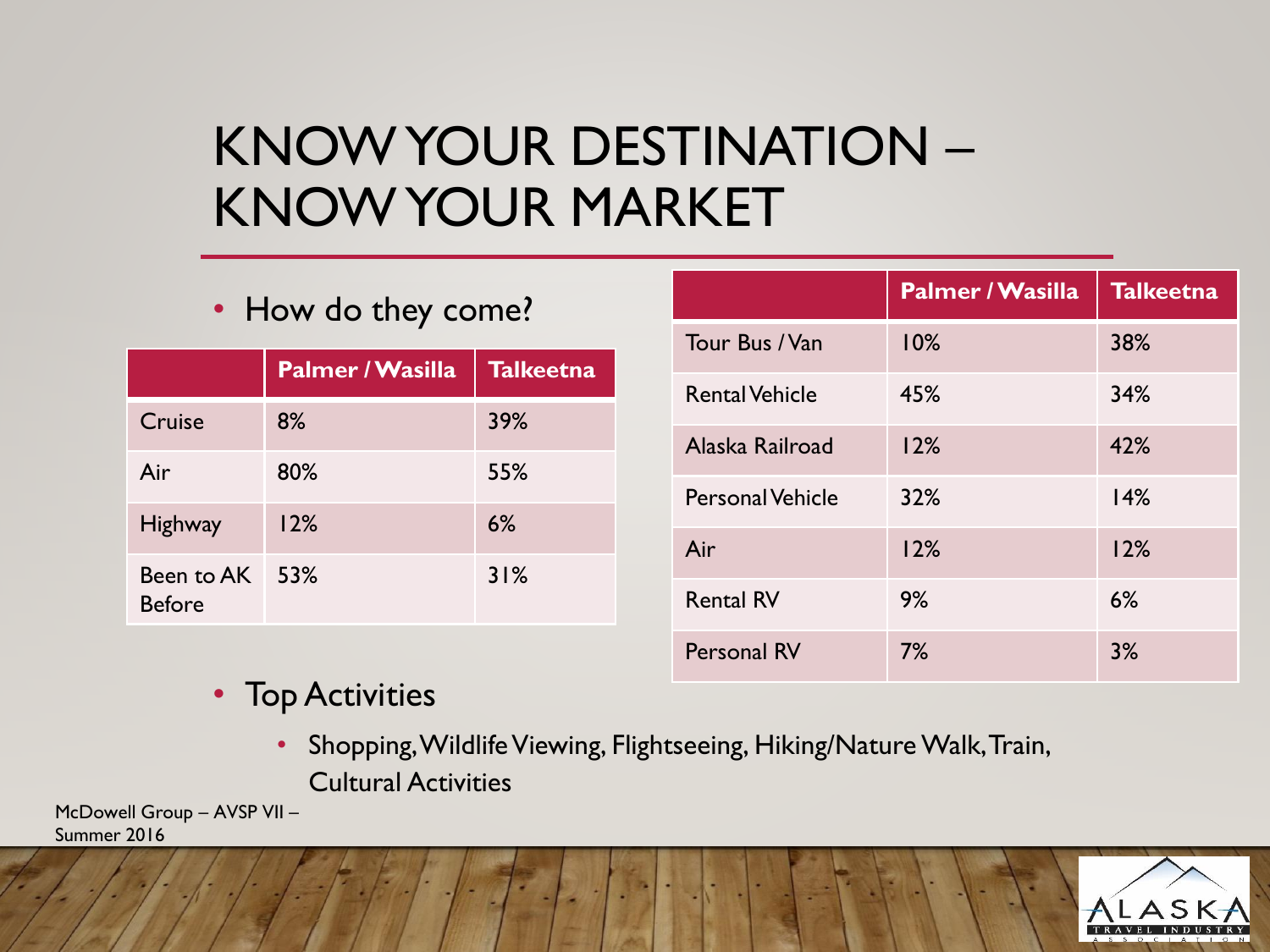### IMPORTANCE OF INTERNET

• Internet including apps and Travel Agent Usage:

|                                       | Palmer / Wasilla | <b>Talkeetna</b> |
|---------------------------------------|------------------|------------------|
| <b>Used Internet</b>                  | 85%              | 78%              |
| <b>Booked Over Internet</b>           | 76%              | 65%              |
| Used TravelAlaska.com                 | 33%              | 32%              |
| <b>Booked Through Travel</b><br>Agent | 11%              | 34%              |

McDowell Group – AVSP VII – Summer 2016

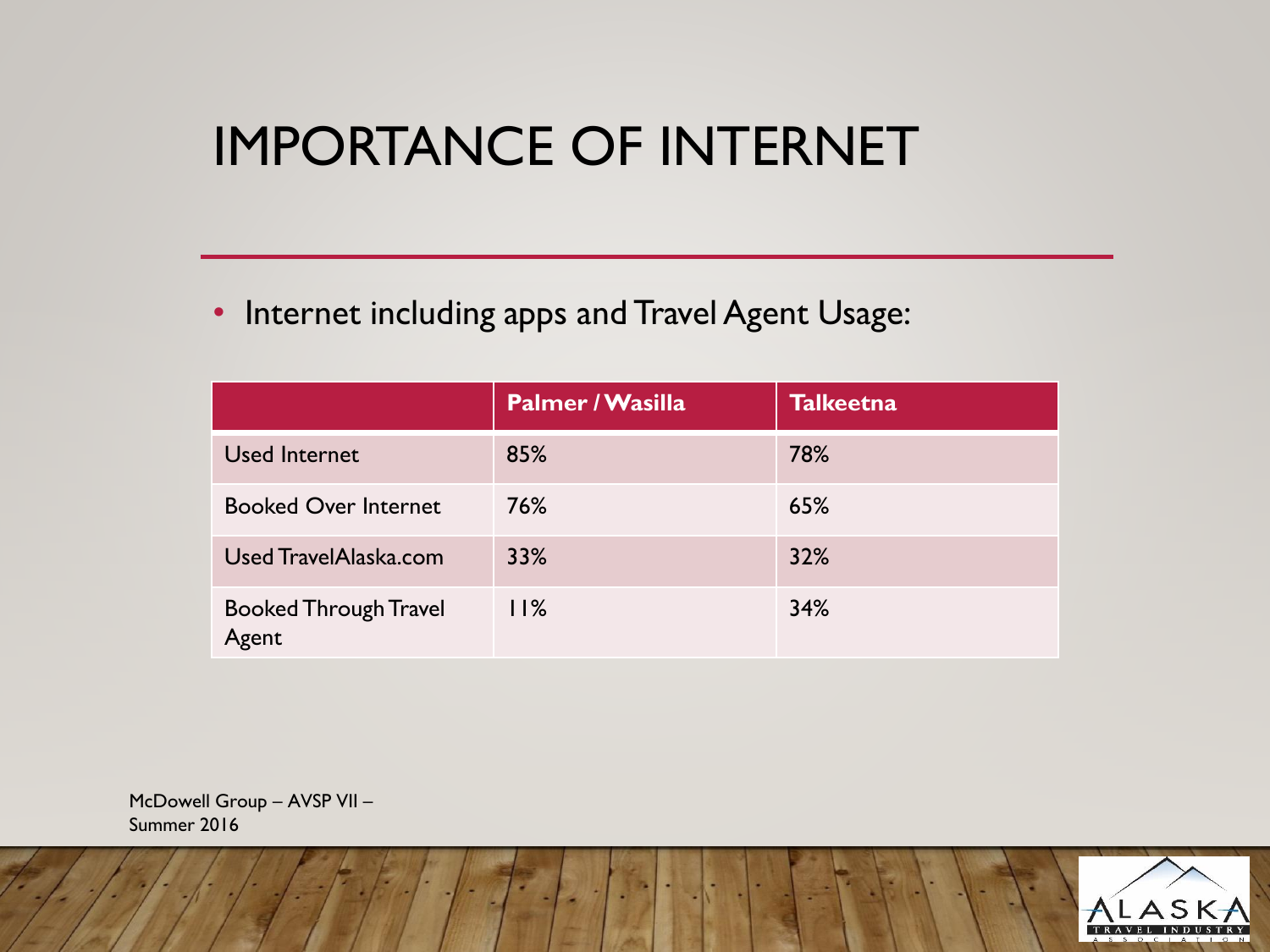#### AVERAGE SPENDING

#### • Visitor Expenditures, Per Person:

|                                      | <b>Palmer / Wasilla</b> | <b>Talkeetna</b> |
|--------------------------------------|-------------------------|------------------|
| Tours / Activities / Entertainment   | \$18                    | \$62             |
| Lodging                              | \$35                    | \$36             |
| Gifts / Souvenirs / Clothing         | \$14                    | \$15             |
| Food / Beverage                      | \$53                    | \$34             |
| Rental Cars / Fuel / Transportation  | \$43                    | \$5              |
| Other                                | \$88                    | \$15             |
| <b>Average Spent in Community</b>    | \$251                   | \$169            |
| <b>Average Total Spent in Alaska</b> | \$1,629                 | \$1,815          |

McDowell Group – AVSP VII – Summer 2016

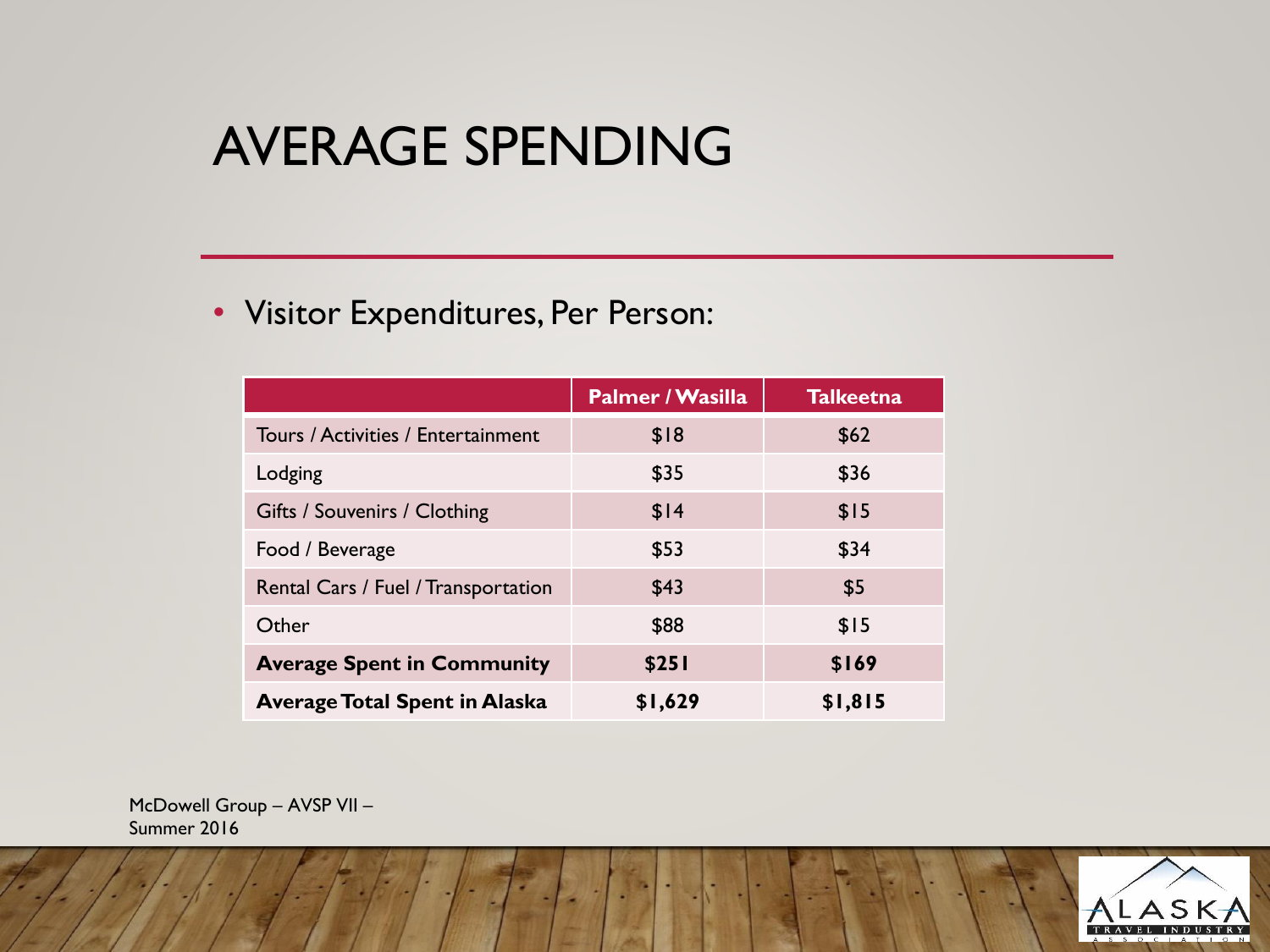### WHO VISITS THE MAT-SU?

|                           | <b>Palmer / Wasilla</b> | <b>Talkeetna</b> |
|---------------------------|-------------------------|------------------|
| Origin                    |                         |                  |
| <b>Western US</b>         | 41%                     | 29%              |
| Southern US               | 21%                     | 24%              |
| Midwestern US             | 18%                     | 22%              |
| <b>Eastern US</b>         | 10%                     | 14%              |
| Canada                    | 2%                      | 2%               |
| Other International       | 9%                      | 10%              |
| <b>Gender</b>             |                         |                  |
| Male                      | 50%                     | 50%              |
| Female                    | 50%                     | 50%              |
| <b>Education</b>          |                         |                  |
| College Graduate          | 58%                     | 67%              |
| Average household income  | \$106,000               | \$117,000        |
| <b>Average Age</b>        | 51.3                    | 54.8             |
| <b>Average Group Size</b> | 2.4                     | 2.5              |
| <b>Average Party Size</b> | 3.6                     | 4.1              |

McDowell Group – AVSP VII –

Summer 2016

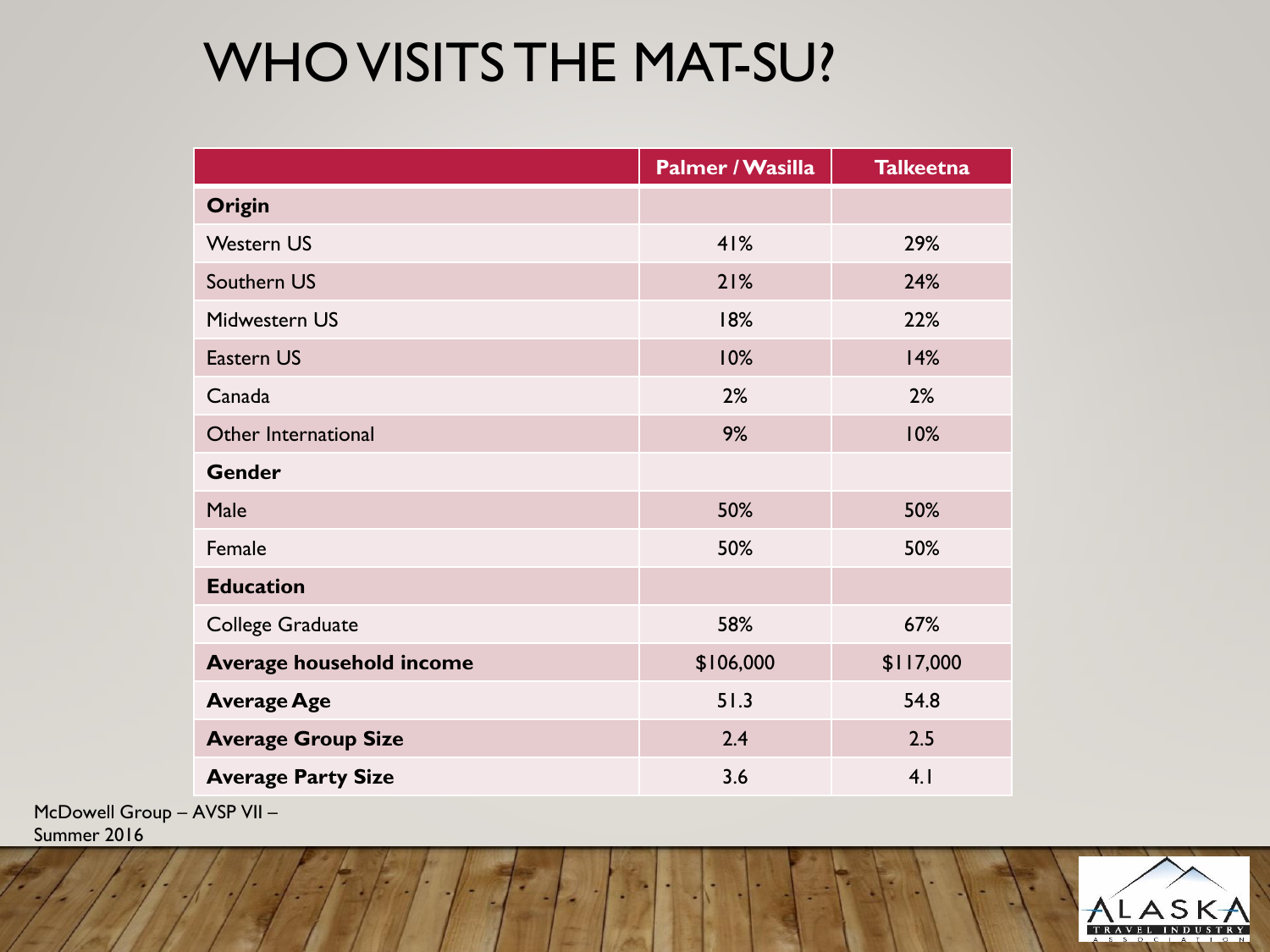#### [www.alaskatia.org/marketing/alaska-visitors-statistics-program-avsp-vii](http://www.alaskatia.org/marketing/alaska-visitors-statistics-program-avsp-vii)

#### Alaska Visitors Statistics Program (AVSP) VII

The most comprehensive research about Alaska's visitors is now available. The survey conducted in summer 2016 shows a 4% growth in visitation resulting in \$1.97 billion in visitor spending. A large portion of the bump can be attributed to an increase in air volume, which went up by 6 percent. Those arriving by cruise ship accounted for 55 percent of visitors, totaling 1,025,900 people in summer 2016. The highway/ferry market saw the biggest jump, going up 10 percent over the past year and now accounting for 5 percent of total summer visitor volume.

The report is divided into 20 sections to make finding detailed information about your community, region and business-type easy. Be sure to check out the profiles on international visitors, cruise visitors, repeat visitors, adventure travelers, independent travelers and more!

#### Alaska Visitor summer 2016 **Statistics Program 7**



Learn how each type of traveler planned their trip so you can make informed marketing decisions.

Click any of the links below to either download the entire report or any section.

| <b>Complete AVSP VII Report</b>                                                          |
|------------------------------------------------------------------------------------------|
| 0. Cover and Table of Contents                                                           |
| 1. Executive Summary                                                                     |
| 2. Introduction                                                                          |
| 3. Visitor Volume                                                                        |
| 4. Visitor Profile - Trip Purpose, Packages, Transportation, Length of Stay, and Lodging |
|                                                                                          |

5. Visitor Profile - Destinations and Activities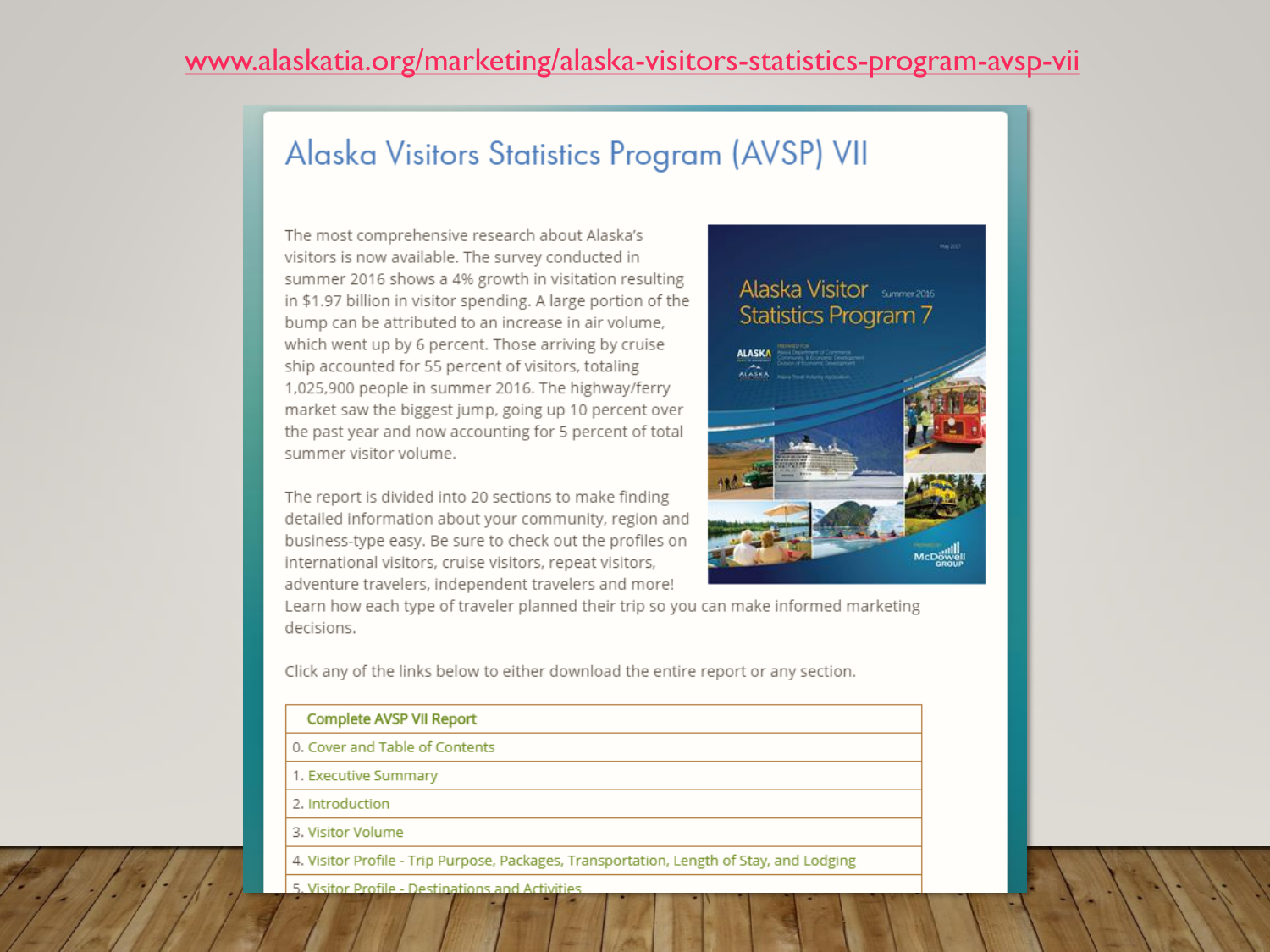#### **EXERCISES**

- 1 Understanding Your Destination
	- Worksheet I
- 2 Identifying Your Target Audiences
	- Worksheet 2

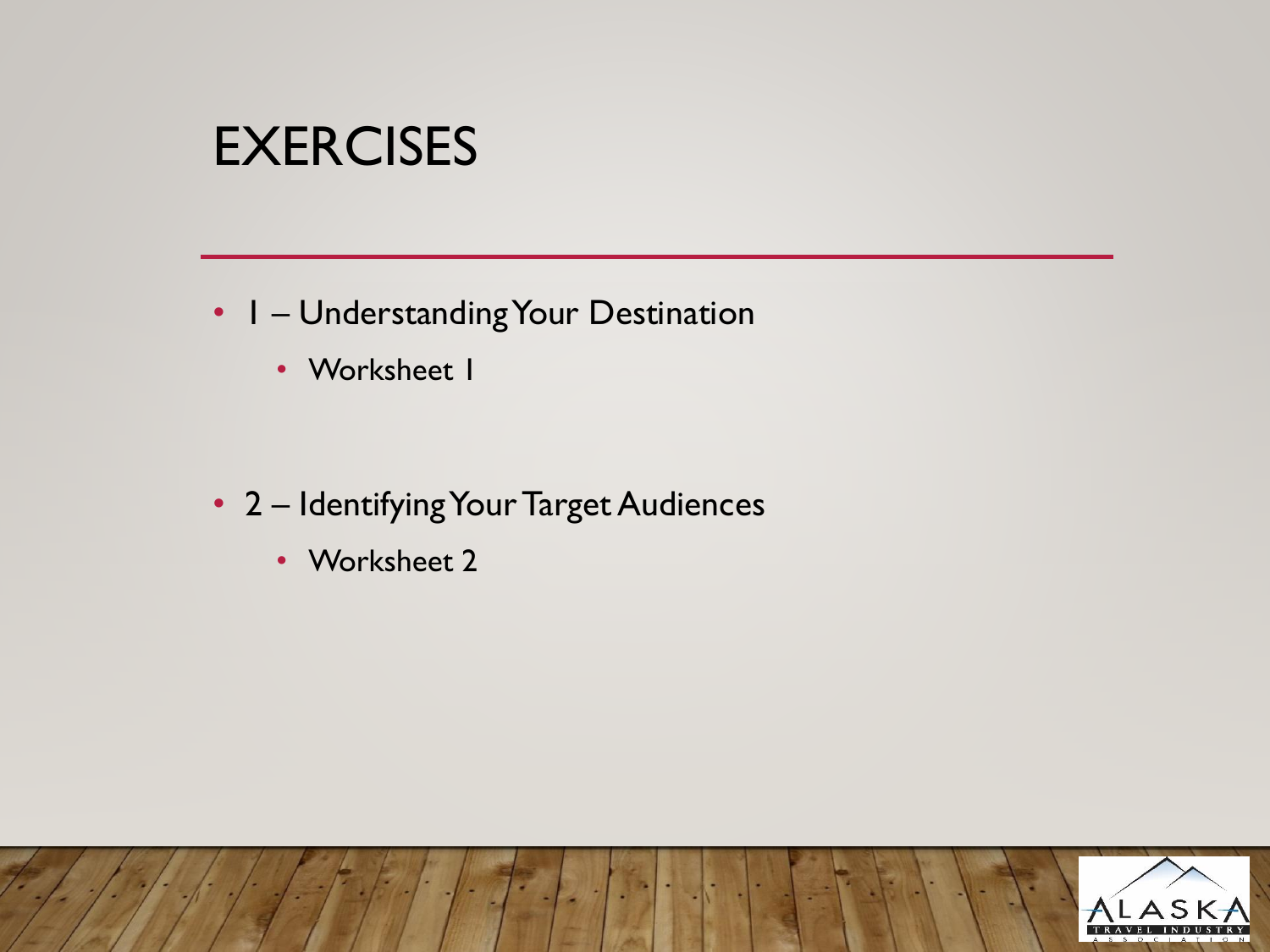#### WHAT IS PACKAGING?

- Linking of individual products and services into a single experience, often for one price
- Combines 2 or more products
	- Transport
	- Accommodations
	- Meals
	- Attractions
	- Entertainment

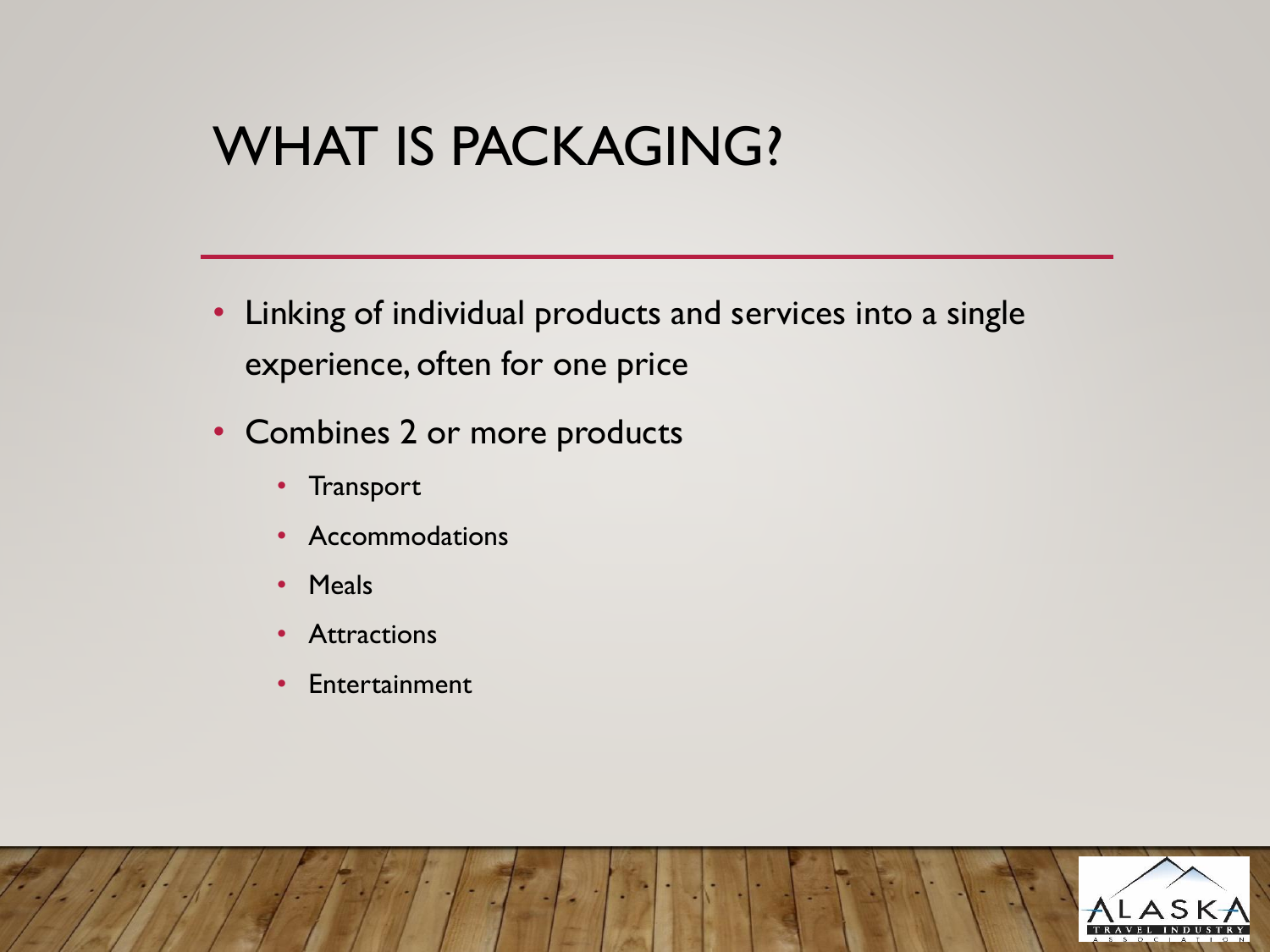#### WHAT ARE THE BENEFITS?

- For Customer
	- Customer Convenience
	- **Savings**
	- Ease of Payment & Planning
	- Low Stress
- For Business
	- Increased business through referrals
	- Joint advertising
	- Provides exposure for newer businesses and the opportunity to partner with well-established businesses
	- Encourages participation in tourism development

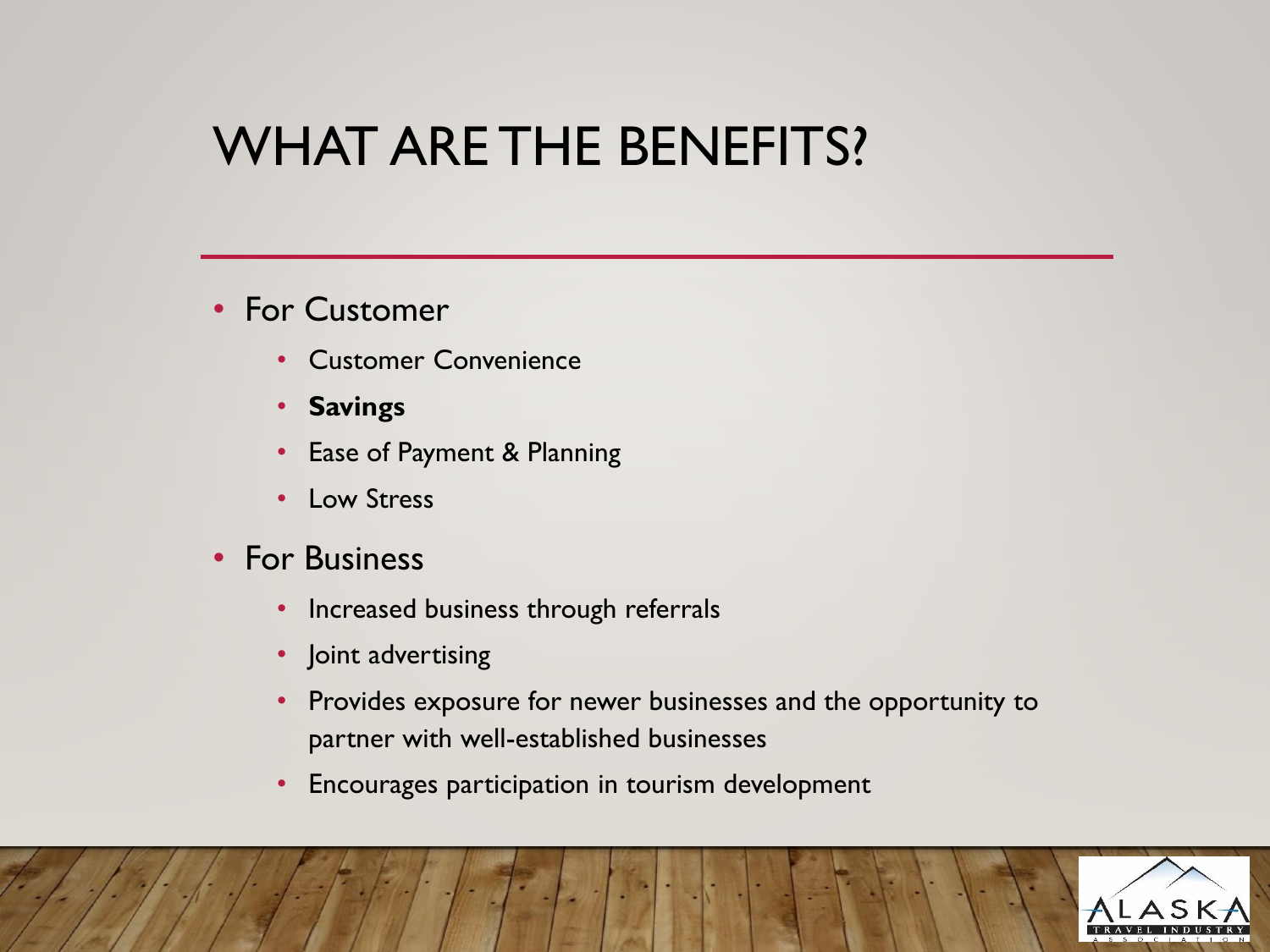### WHAT ARE THE DISADVANTAGES?

- Lack of control over overall experience
- Quality of partnerships
- Division of profit may be difficult

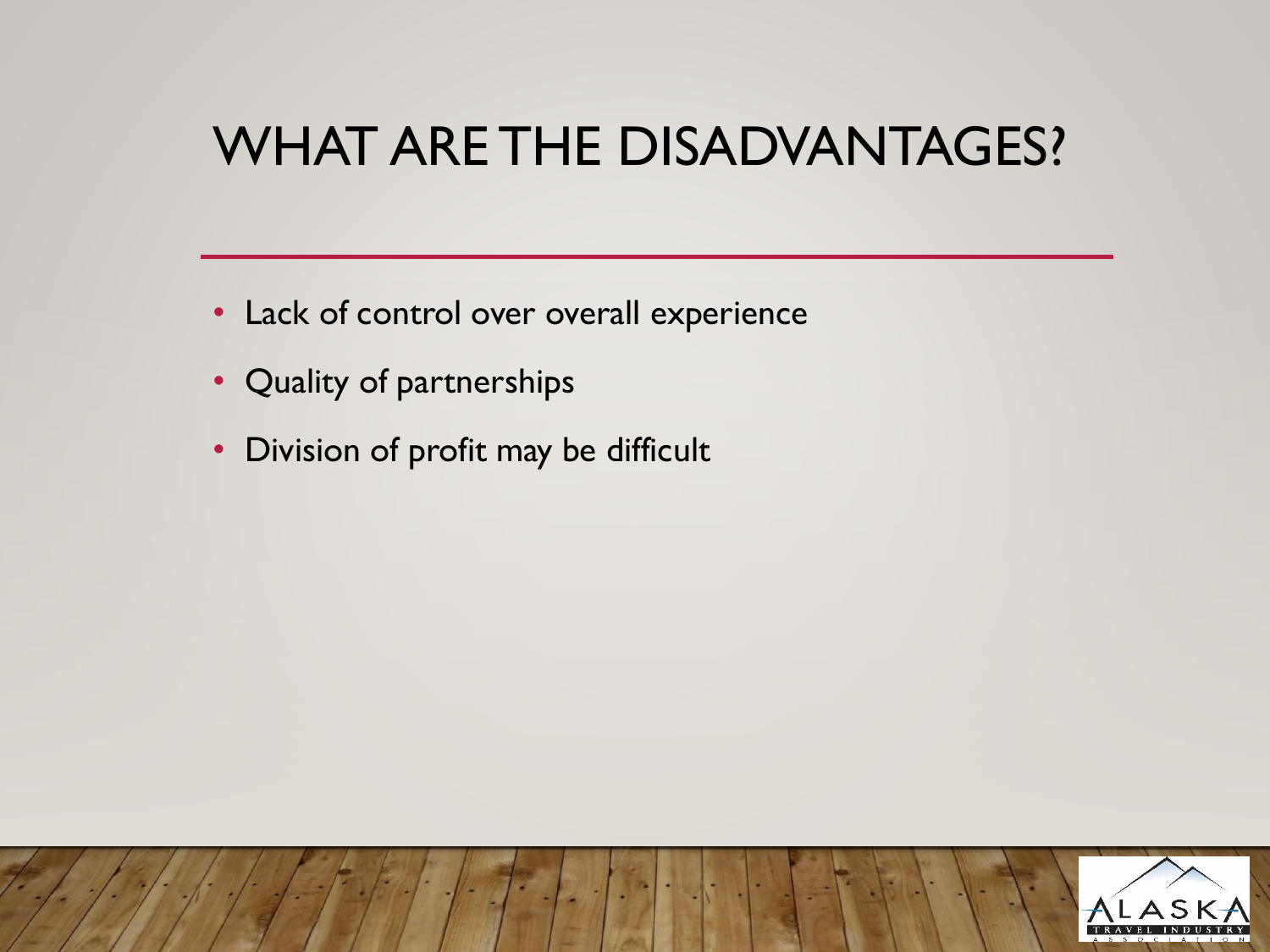#### WHO BUYS PACKAGES?

- Older Generation
- Families
- Groups & Individuals
- Travel Trade
- Just About Everyone. . . If it makes sense

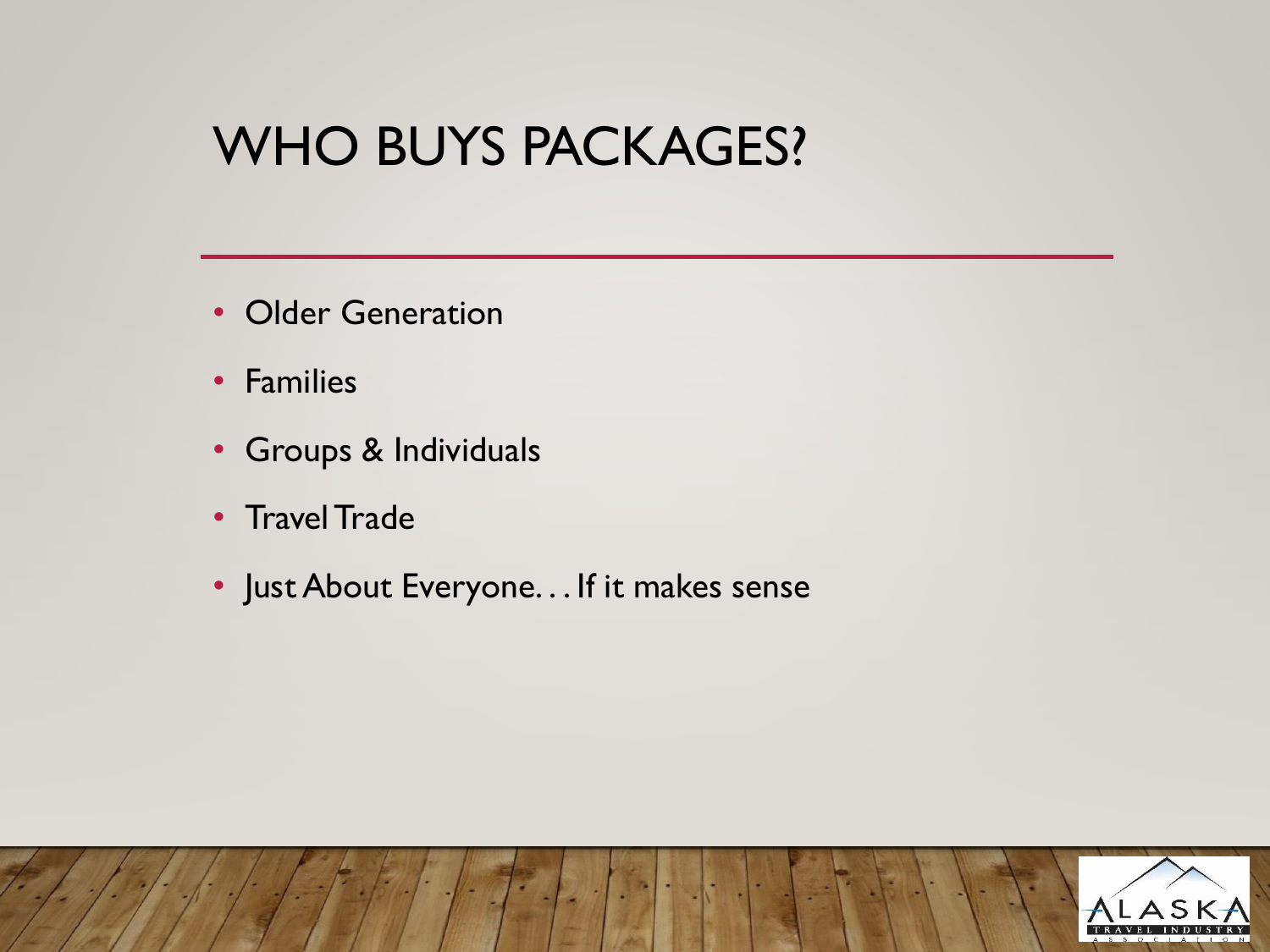#### IMPORTANCE OF THE TRAVEL TRADE

- Who is the travel trade?
	- Airlines
	- Cruise Lines
	- Travel Agents
	- Tour Operators
- Why are they important?

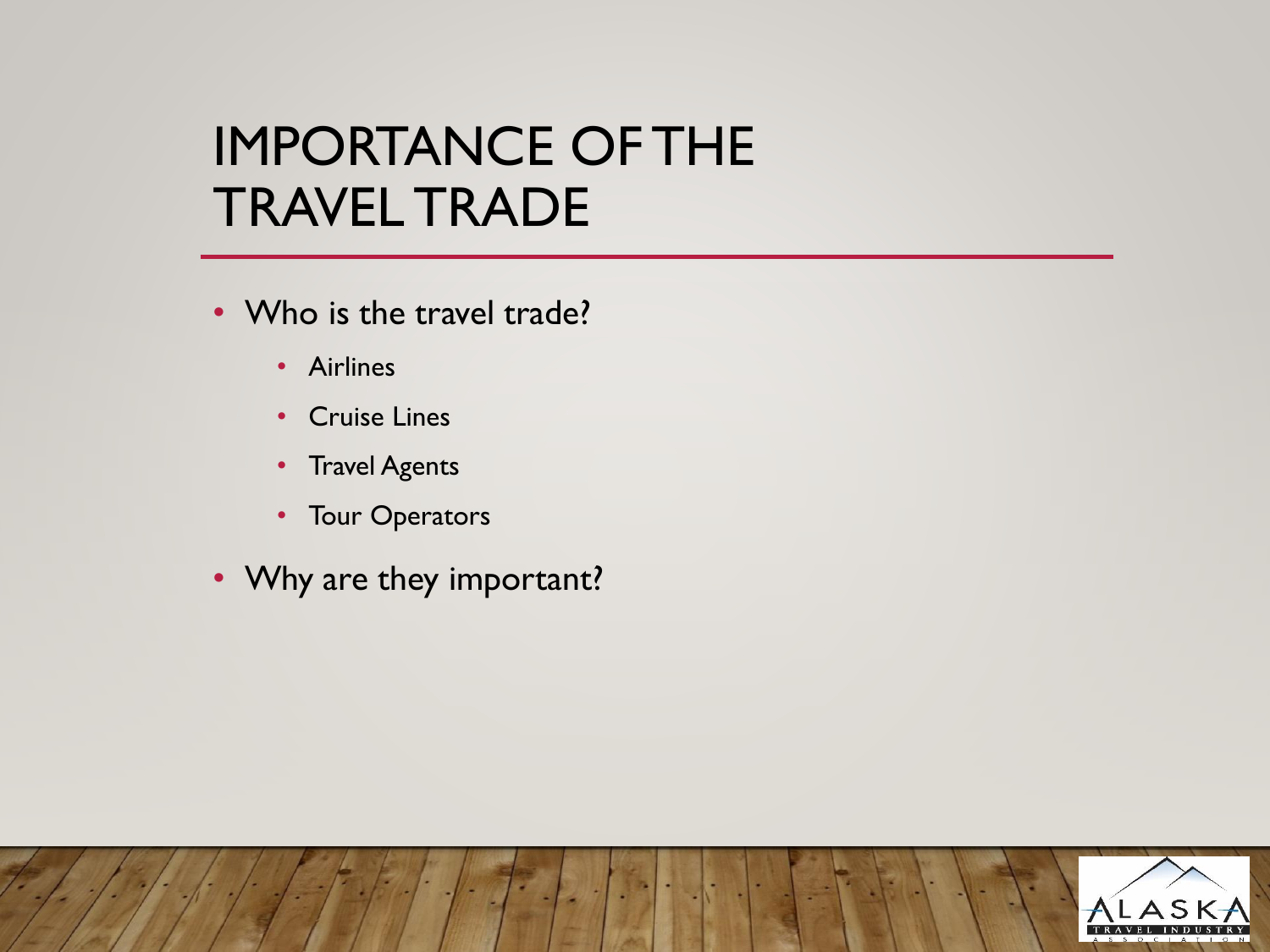#### PACKAGE ESSENTIALS

- Timing
- Pricing
- Theme / Relationship
	- Wedding Specials
	- Bucket List Travel
	- Culinary Packages

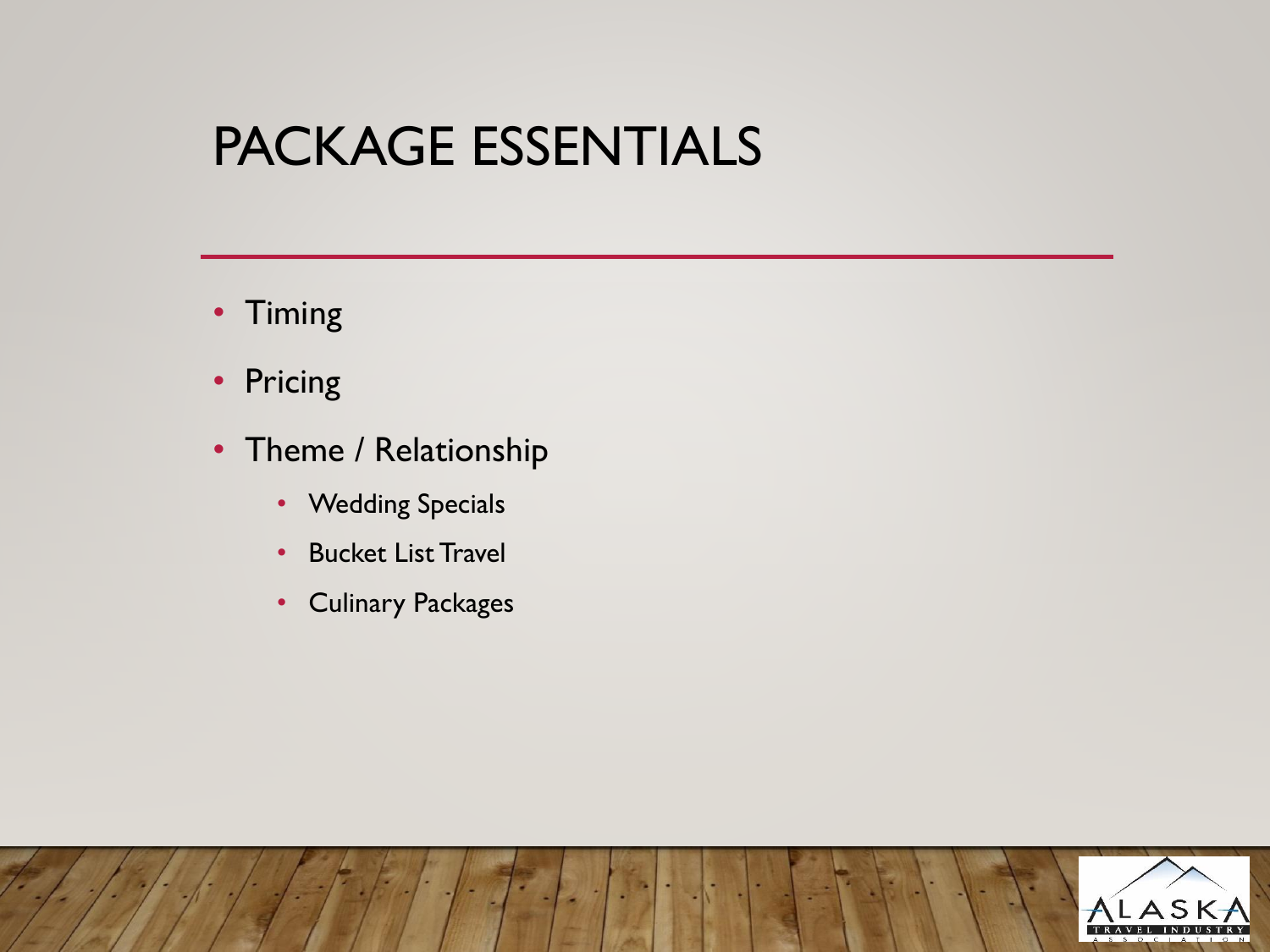### TIPS FOR SUCCESSFUL PACKAGING

- Define what you want to achieve
- Define your target market
- Ensure you can fulfill the demand
- Trusted cluster of partners
- Add value
- Timing for your package
- Package price
- Name your package
- Test your package
- Promote your package
- Deal with enquiries promptly
- Seek feedback & measure your success

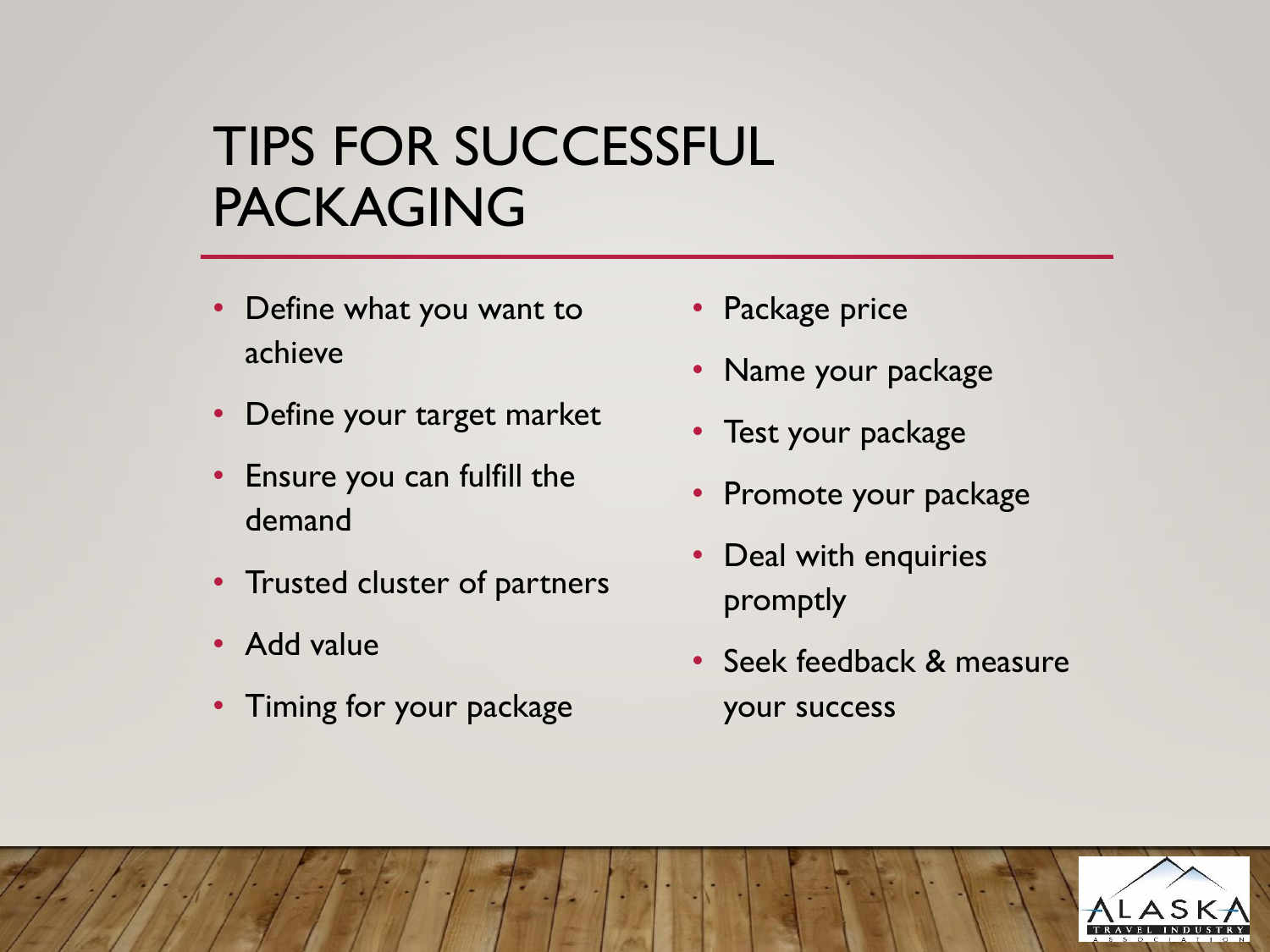### CURRENT PACKAGES IN ALASKA – IN MAT-SU

- Cruise Line Shore Excursions
- Fishing Lodges
- Who is currently packaging?

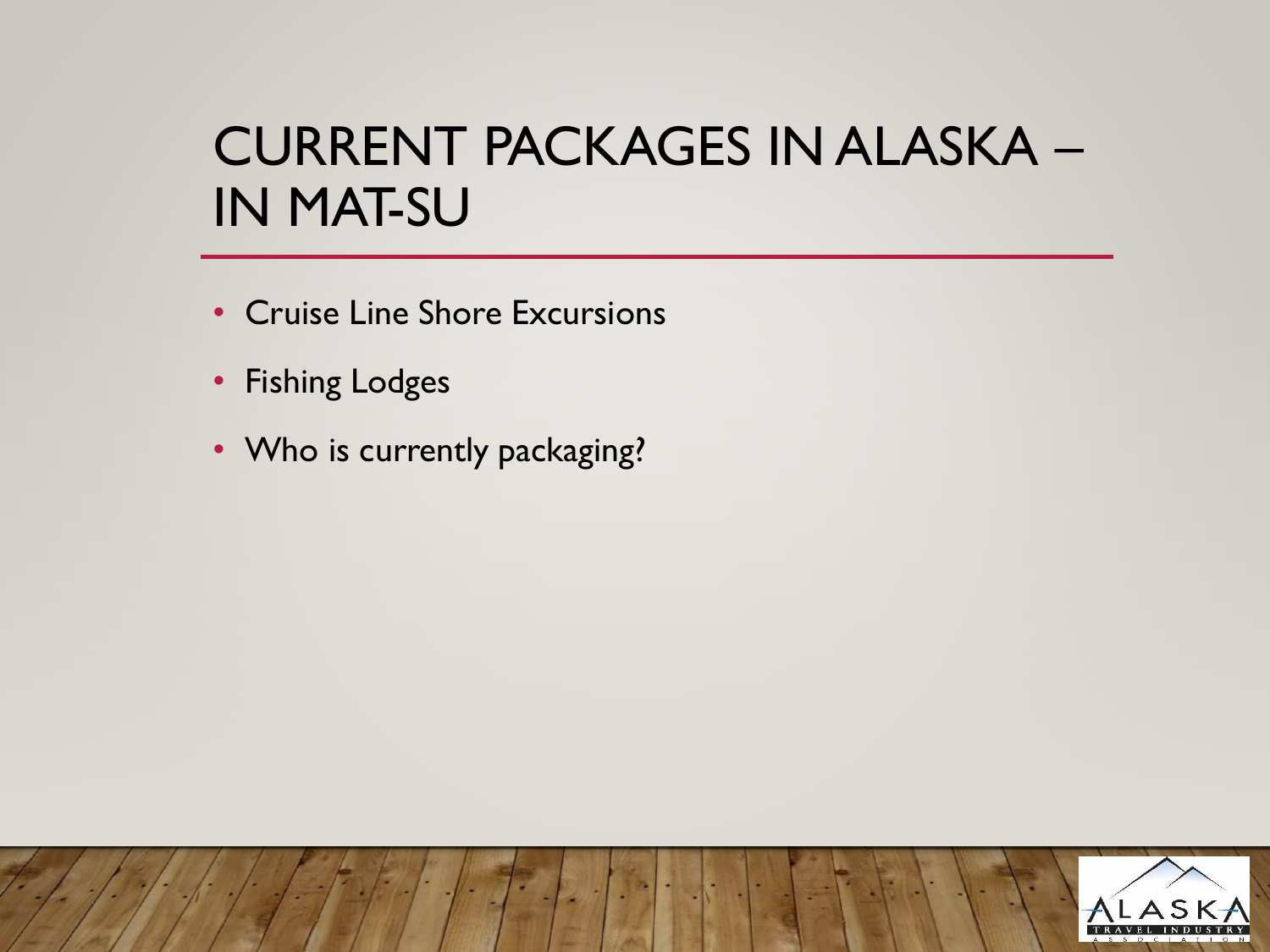### TYPES OF PACKAGES – THINK OUTSIDE THE 'PACKAGE'

- Accommodation bundle
	- Room, transportation, meal
- Tours
- Attractions
- Experiences
- Ideas? Think outside the 'package'

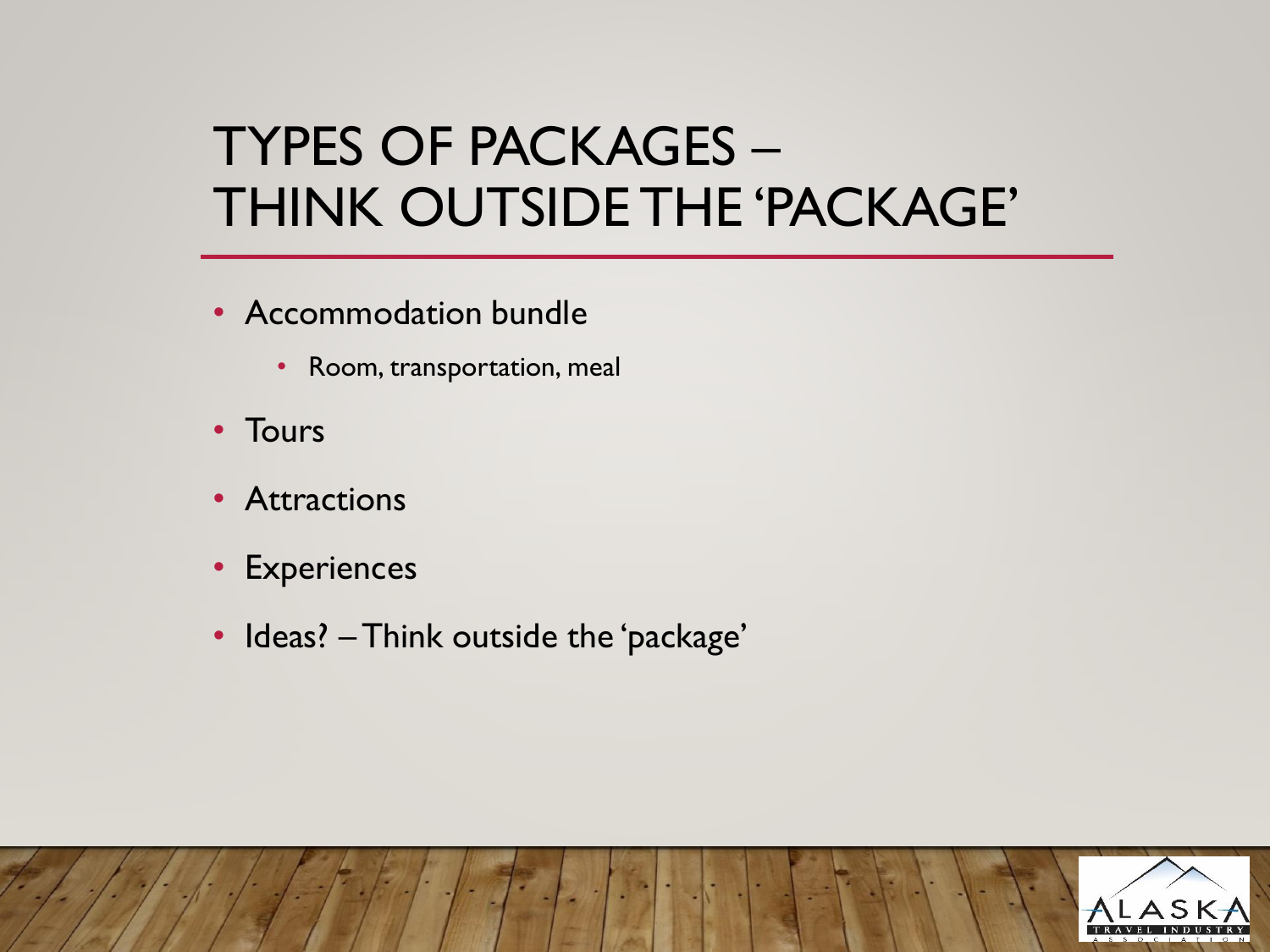#### ASSET ANALYSIS

- Completed Market Analysis
- Identify key dates / events
- Identify what your competition is offering
	- Gives you an idea of competitor's prices
- Identify possible businesses to partner with
- Where to get this information?

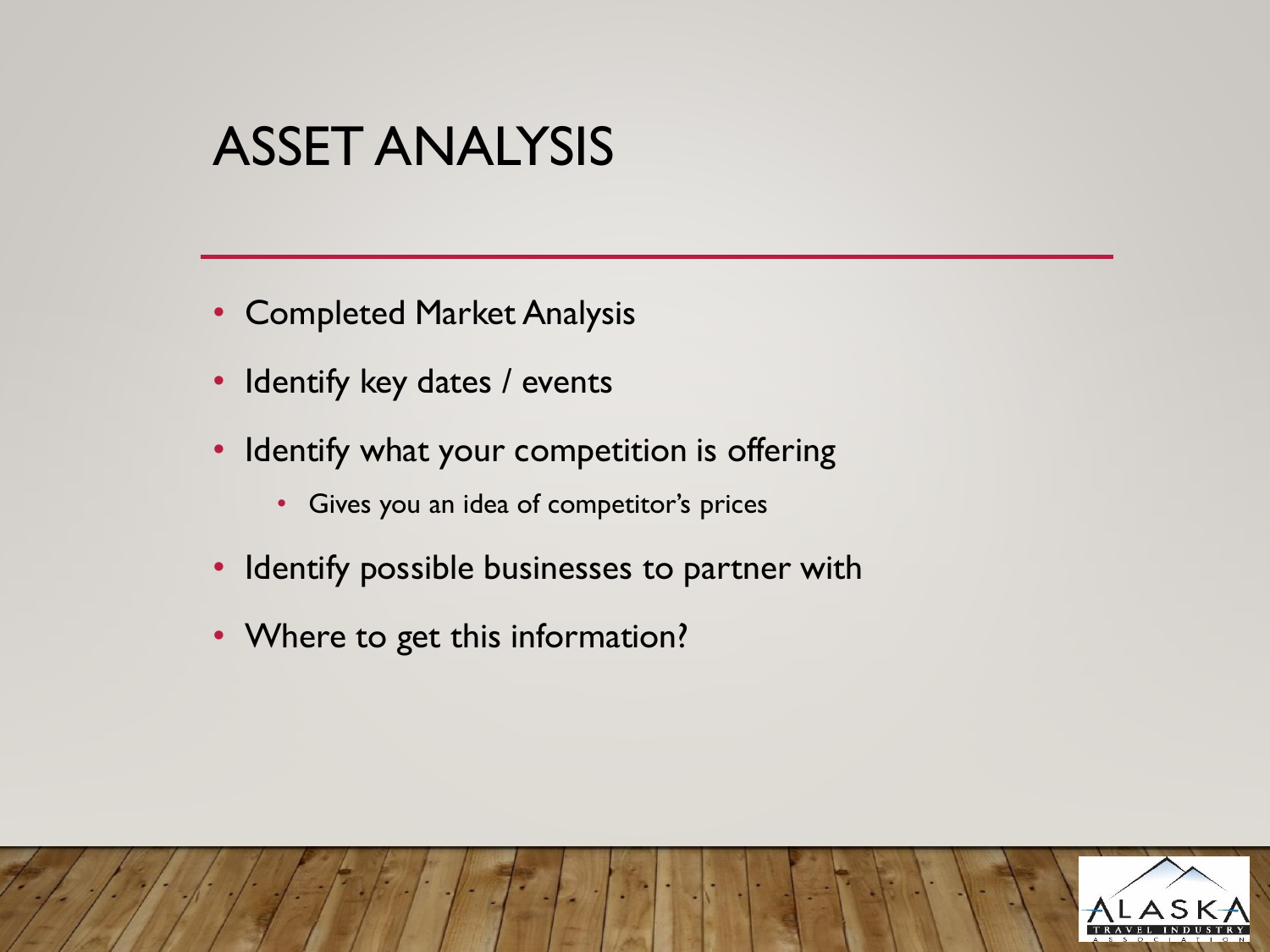#### EXERCISES

- 3 –The Hook
	- Worksheet 3
- 4 Developing a Package
	- Worksheet 4
- 5 Developing Your Action Plan
	- Worksheet 5

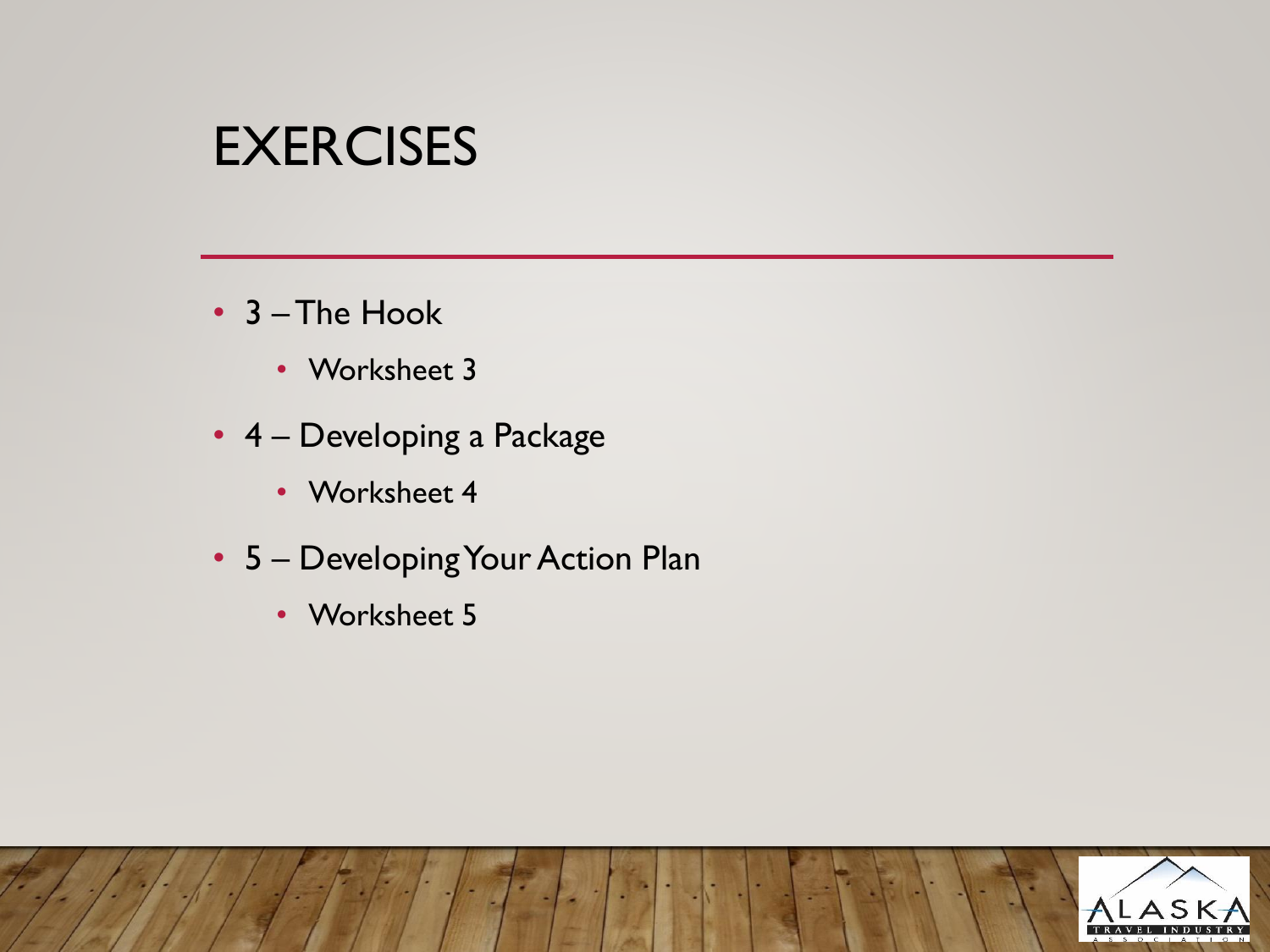

#### WHERE DOES ATIA FIT IN THE BIG PUZZLE OF THE VISITOR INDUSTRY?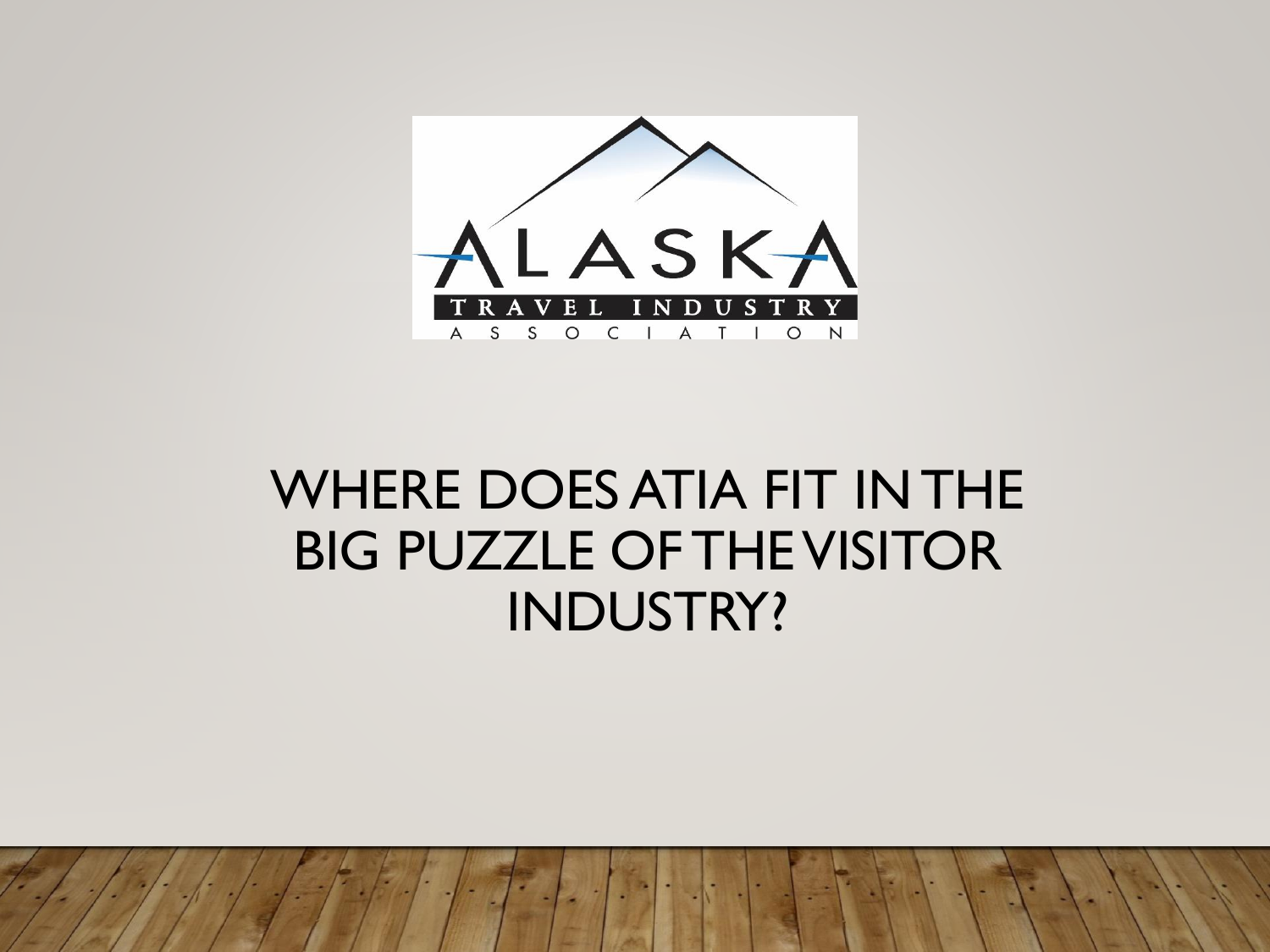#### ATIA'S VISION

Alaska is a top visitor destination and is one of the state's major economic forces, while remaining attentive to the care of the environment, recognizing our diverse cultures and Alaska's unique quality of life.

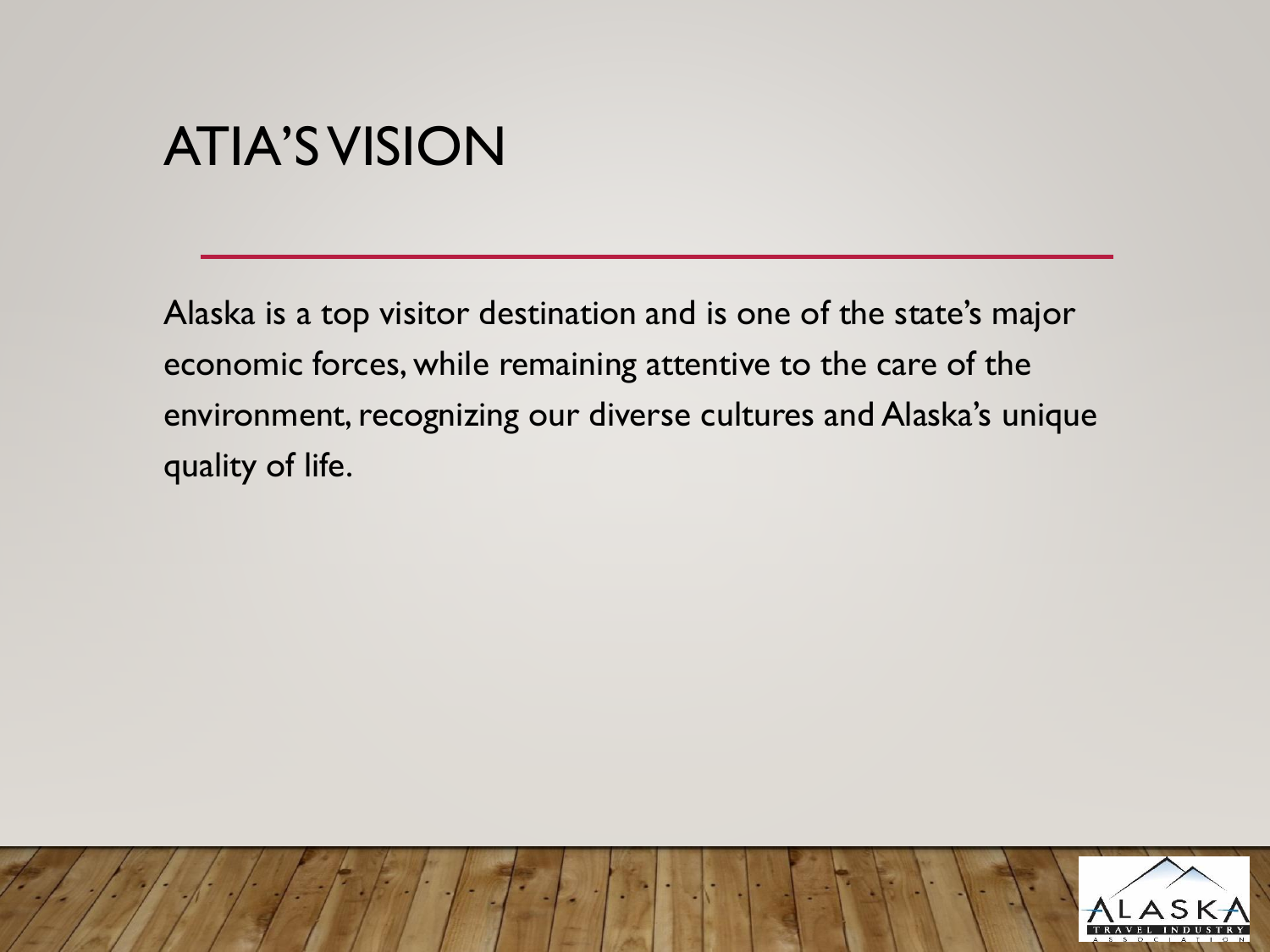## ATIA TODAY

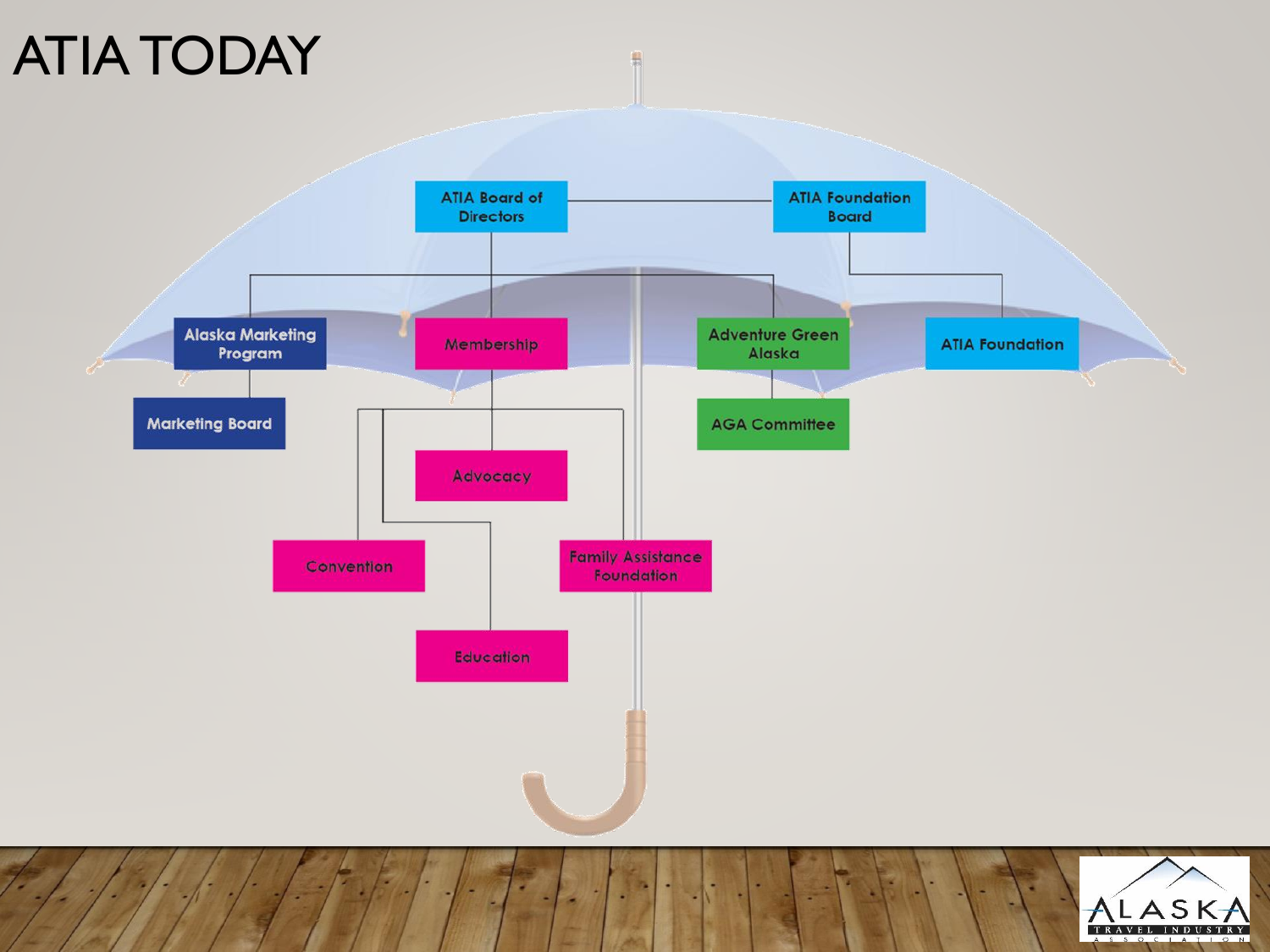#### ATIA TODAY

- Member-Based Association
	- Over half, less than 5 employees
	- More than 1/3 describe themselves as tour operators
	- Representation from bed and breakfast owners to large cruise ships
	- DMO membership 20% discount on ATIA membership for members in-good-standing at:
	- Visit Anchorage, Valdez CVB, Explore Fairbanks, Mat-SU CVB, KPTMC, Juneau CVB, Ketchikan VB, Discover Kodiak